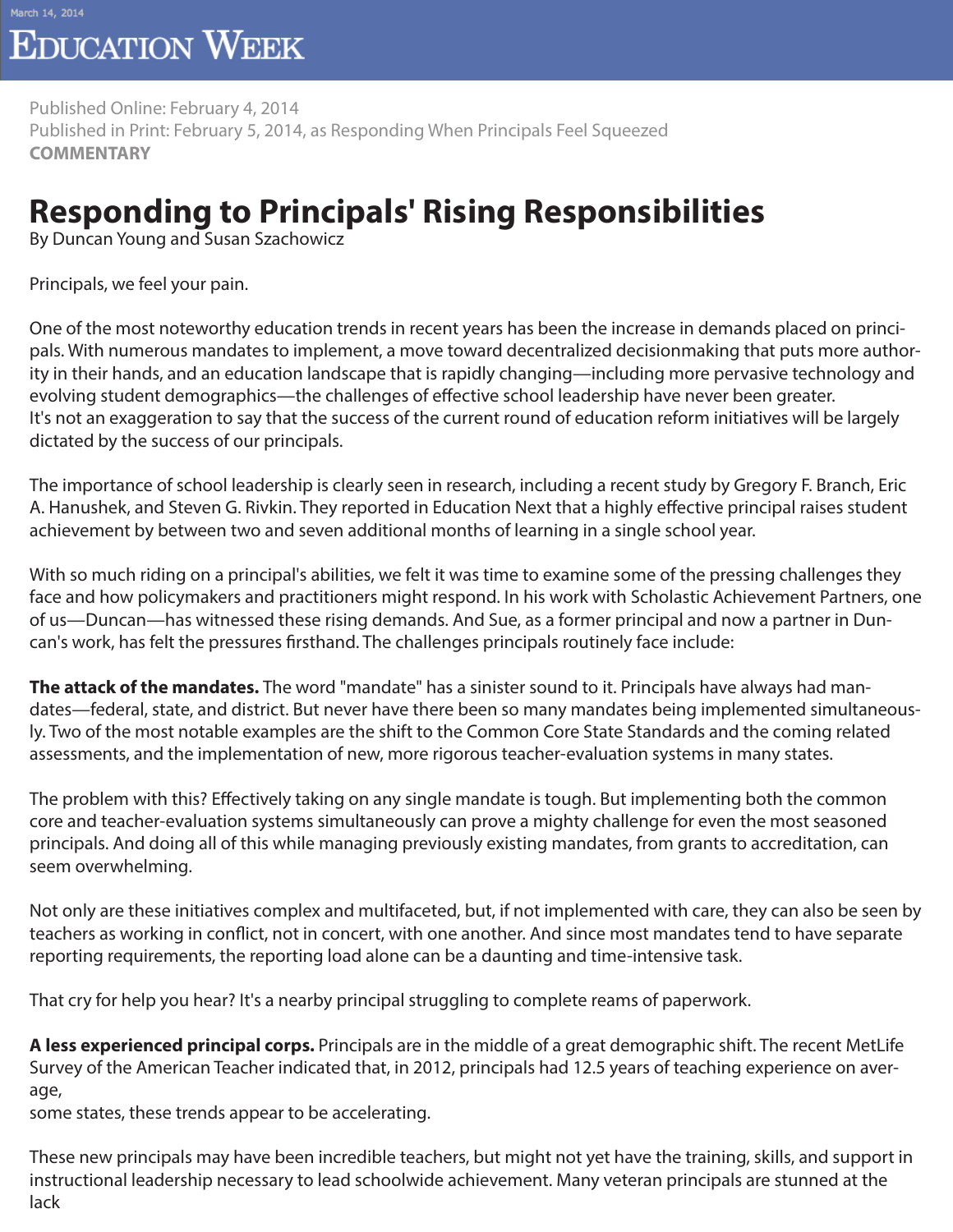of training given to new principals. Turnover remains a constant source of concern as well, says Sue Gendron, a former education commissioner in Maine. (She is a senior fellow with the International Center for Leadership in Education, a part of Scholastic Achievement Partners.)

"I remember an experience I had when we were rolling out our new standards," she told us. "A principal came up to me and put his hands up and said, 'I surrender. I can't accomplish what you want—I'm the fifth principal in five years.' This lack of continuity is having staggering impacts on schools."

**"D" is for "decentralization."** As districts shift to decentralized decisionmaking, more budgetary and other control is being given to school leaders instead of the district office. There are important benefits to doing this, including making use of local knowledge, the chance for innovation, and decreased bureaucracy. However, this change introduces the risk of schools' operating without a strong overarching instructional vision or worse, without a strong transfer of best practices across schools.

Striking this balance is a key challenge for central offices. With what level of decentralization can principals be the most successful? And how does a central office avoid sending mixed messages (e.g., by encouraging principal initiative on the one hand while mandating a time-intensive districtwide assessment schedule on the other)? It's time for action. Principals need direct and systematic support in building their instructional-leadership skills. This support includes specific guidance and best practices on defining an instructional vision, in identifying what good and poor instruction looks like, in effectively using data for decisionmaking, and in engaging families and the community in the student-achievement process.

While this is crucially important for new principals, it is equally important that experienced principals have a chance for ongoing support. For inspiration, let's look to formal, success-based teacher-induction models and implement equivalent programs for principals, consisting of professional learning covering key principles, in-person or virtual coaching, and collaboration with peers in a confidential setting.

Second, let's get radical with how we think about principal preparation and ongoing support, moving away from the compliance-driven approach of the past 50 years, with its checklists of coursework and federal requirements. Let's shift to a more pragmatic approach that includes not just rethinking what initial principal training looks like—more hands-on, more performance-based—but also rigorous ongoing support and coaching from someone who has walked a mile in their shoes. And let's look at other professional fields, like medicine and law, for extensive examples to draw on.

Third, principals need specific guidance in how to make connections across the many mandates being implemented in their schools. Districts should work to create links, for example, between common-core rollouts and the implementation of new teacher-evaluation protocols. Additionally, districts should provide a model for how to communicate these initiatives to teachers as vital interconnected pieces of reform, not disconnected parts. Importantly, principals and teachers should be involved in this process and feel ownership of the results.

Fourth, districts should evaluate their policies around decentralization to ensure that their model is supported by the experience level of their principals. Already, hybrid models are emerging that give more power to local schools, while maintaining a set of district-level initiatives on the most critical, complicated issues.

Finally, central offices should evaluate the fundamental role they play for school leaders and shift from a model of oversight to a model of support. Too often, "central office" is seen by principals as equating to "compliance office," where the primary role is to communicate the mandates downward and collect the corresponding reports upward. Shifting district offices to a model of principal-centered support in which challenges are systematically identified and barriers removed can make a huge difference.